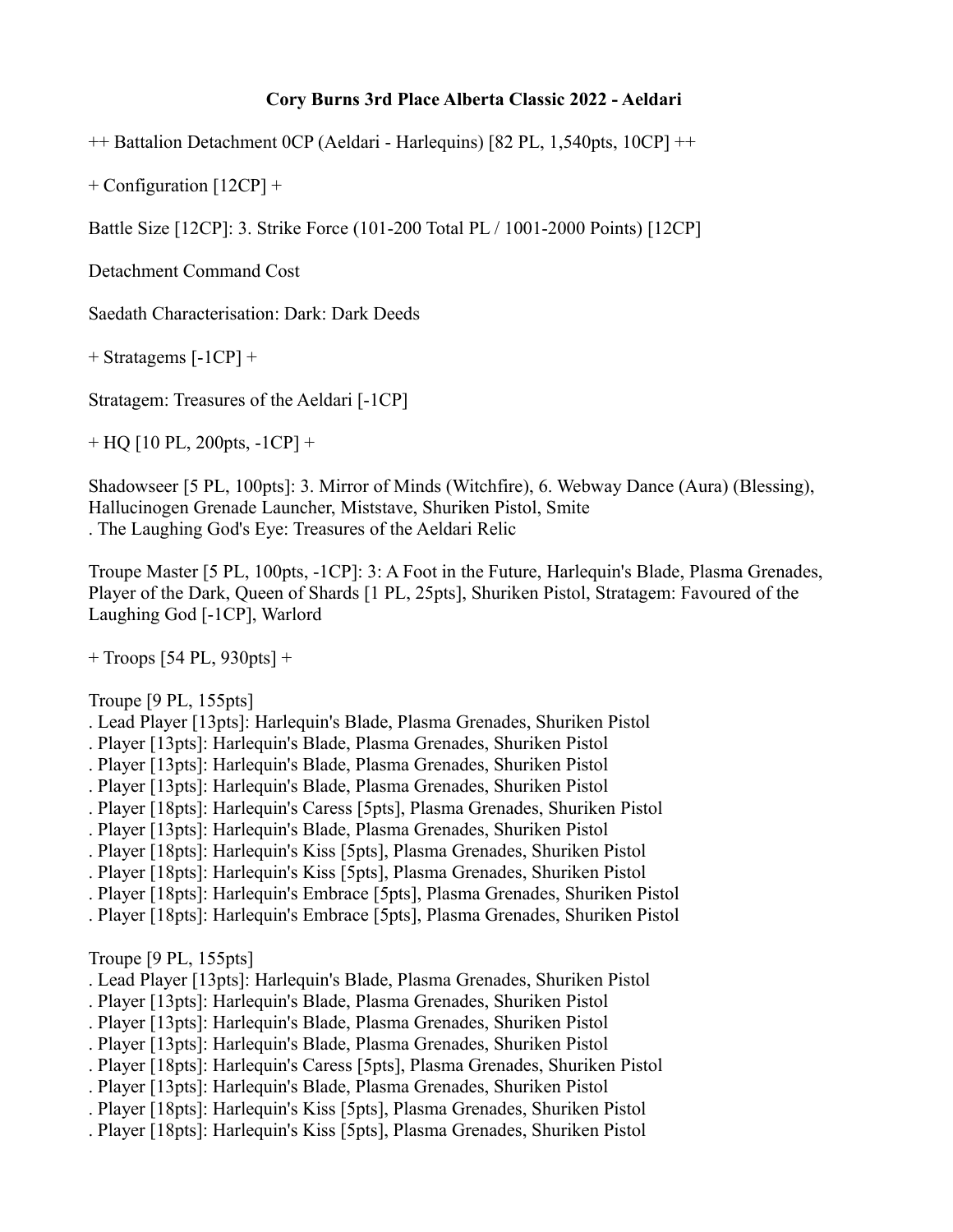- . Player [18pts]: Harlequin's Embrace [5pts], Plasma Grenades, Shuriken Pistol
- . Player [18pts]: Harlequin's Embrace [5pts], Plasma Grenades, Shuriken Pistol

### Troupe [9 PL, 155pts]

- . Lead Player [13pts]: Harlequin's Blade, Plasma Grenades, Shuriken Pistol
- . Player [13pts]: Harlequin's Blade, Plasma Grenades, Shuriken Pistol
- . Player [13pts]: Harlequin's Blade, Plasma Grenades, Shuriken Pistol
- . Player [13pts]: Harlequin's Blade, Plasma Grenades, Shuriken Pistol
- . Player [18pts]: Harlequin's Caress [5pts], Plasma Grenades, Shuriken Pistol
- . Player [13pts]: Harlequin's Blade, Plasma Grenades, Shuriken Pistol
- . Player [18pts]: Harlequin's Kiss [5pts], Plasma Grenades, Shuriken Pistol
- . Player [18pts]: Harlequin's Kiss [5pts], Plasma Grenades, Shuriken Pistol
- . Player [18pts]: Harlequin's Embrace [5pts], Plasma Grenades, Shuriken Pistol
- . Player [18pts]: Harlequin's Embrace [5pts], Plasma Grenades, Shuriken Pistol

## Troupe [9 PL, 155pts]

- . Lead Player [13pts]: Harlequin's Blade, Plasma Grenades, Shuriken Pistol
- . Player [13pts]: Harlequin's Blade, Plasma Grenades, Shuriken Pistol
- . Player [13pts]: Harlequin's Blade, Plasma Grenades, Shuriken Pistol
- . Player [13pts]: Harlequin's Blade, Plasma Grenades, Shuriken Pistol
- . Player [18pts]: Harlequin's Caress [5pts], Plasma Grenades, Shuriken Pistol
- . Player [13pts]: Harlequin's Blade, Plasma Grenades, Shuriken Pistol
- . Player [18pts]: Harlequin's Kiss [5pts], Plasma Grenades, Shuriken Pistol
- . Player [18pts]: Harlequin's Kiss [5pts], Plasma Grenades, Shuriken Pistol
- . Player [18pts]: Harlequin's Embrace [5pts], Plasma Grenades, Shuriken Pistol
- . Player [18pts]: Harlequin's Embrace [5pts], Plasma Grenades, Shuriken Pistol

### Troupe [9 PL, 155pts]

- . Lead Player [13pts]: Harlequin's Blade, Plasma Grenades, Shuriken Pistol
- . Player [13pts]: Harlequin's Blade, Plasma Grenades, Shuriken Pistol
- . Player [13pts]: Harlequin's Blade, Plasma Grenades, Shuriken Pistol
- . Player [13pts]: Harlequin's Blade, Plasma Grenades, Shuriken Pistol
- . Player [18pts]: Harlequin's Caress [5pts], Plasma Grenades, Shuriken Pistol
- . Player [13pts]: Harlequin's Blade, Plasma Grenades, Shuriken Pistol
- . Player [18pts]: Harlequin's Kiss [5pts], Plasma Grenades, Shuriken Pistol
- . Player [18pts]: Harlequin's Kiss [5pts], Plasma Grenades, Shuriken Pistol
- . Player [18pts]: Harlequin's Embrace [5pts], Plasma Grenades, Shuriken Pistol
- . Player [18pts]: Harlequin's Embrace [5pts], Plasma Grenades, Shuriken Pistol

### Troupe [9 PL, 155pts]

- . Lead Player [13pts]: Harlequin's Blade, Plasma Grenades, Shuriken Pistol
- . Player [13pts]: Harlequin's Blade, Plasma Grenades, Shuriken Pistol
- . Player [13pts]: Harlequin's Blade, Plasma Grenades, Shuriken Pistol
- . Player [13pts]: Harlequin's Blade, Plasma Grenades, Shuriken Pistol
- . Player [18pts]: Harlequin's Caress [5pts], Plasma Grenades, Shuriken Pistol
- . Player [13pts]: Harlequin's Blade, Plasma Grenades, Shuriken Pistol
- . Player [18pts]: Harlequin's Kiss [5pts], Plasma Grenades, Shuriken Pistol
- . Player [18pts]: Harlequin's Kiss [5pts], Plasma Grenades, Shuriken Pistol
- . Player [18pts]: Harlequin's Embrace [5pts], Plasma Grenades, Shuriken Pistol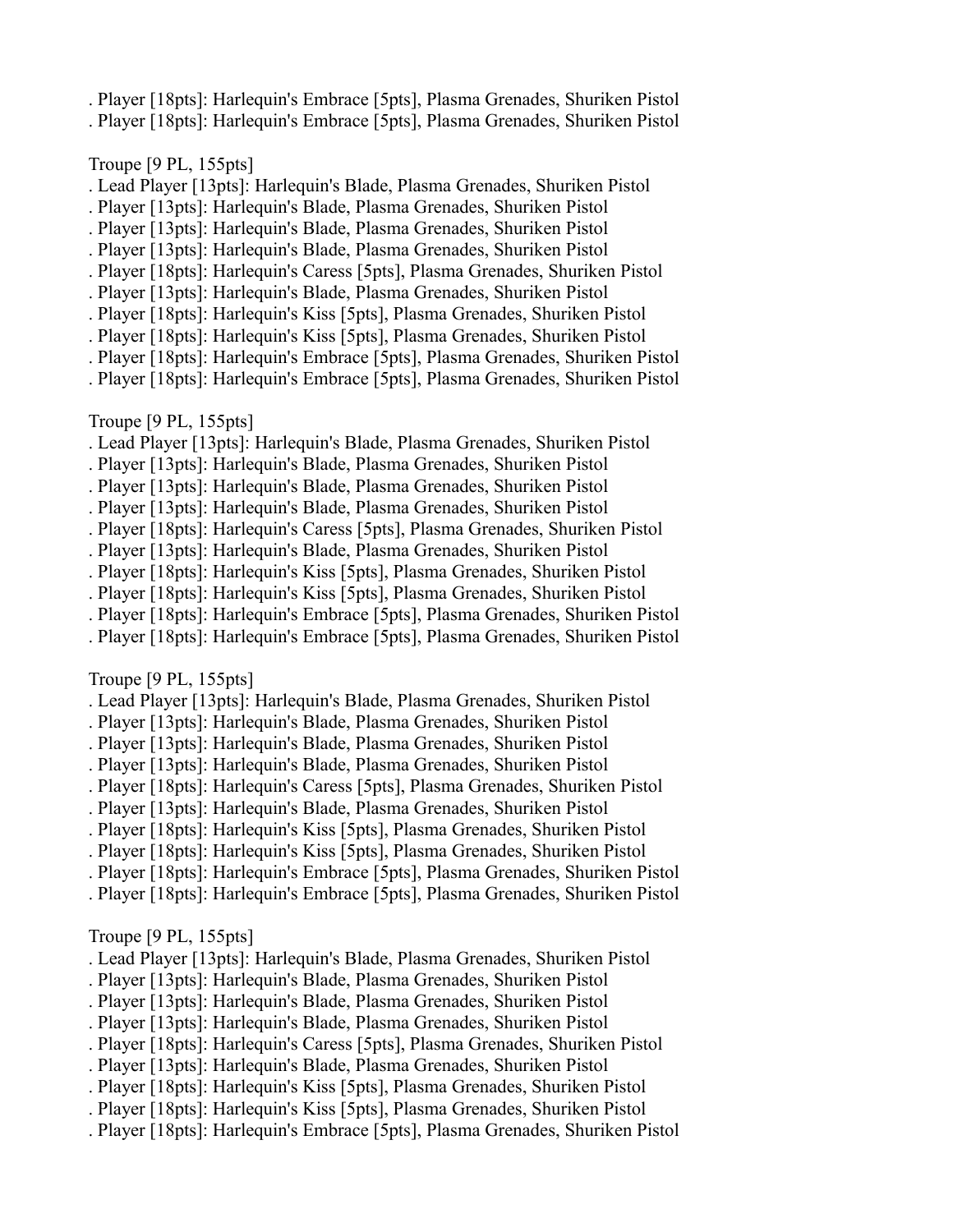. Player [18pts]: Harlequin's Embrace [5pts], Plasma Grenades, Shuriken Pistol

 $+$  Elites [6 PL, 110pts]  $+$ 

Solitaire [6 PL, 110pts]: Solitaire's Weapons

+ Fast Attack [12 PL, 300pts] +

Skyweavers [4 PL, 100pts] . Skyweaver [50pts]: Shuriken Cannon, Zephyrglaive [5pts]

. Skyweaver [50pts]: Shuriken Cannon, Zephyrglaive [5pts]

Skyweavers [4 PL, 100pts] . Skyweaver [50pts]: Shuriken Cannon, Zephyrglaive [5pts] . Skyweaver [50pts]: Shuriken Cannon, Zephyrglaive [5pts]

Skyweavers [4 PL, 100pts]

. Skyweaver [50pts]: Shuriken Cannon, Zephyrglaive [5pts]

. Skyweaver [50pts]: Shuriken Cannon, Zephyrglaive [5pts]

++ Patrol Detachment -2CP (Aeldari - Harlequins) [26 PL, 459pts, -2CP] ++

+ Configuration [-2CP] +

Detachment Command Cost [-2CP]

Saedath Characterisation

 $+$  HQ [5 PL, 100pts]  $+$ 

Shadowseer [5 PL, 100pts]: 1. Twilight Pathways (Blessing), 3. Mirror of Minds (Witchfire), Hallucinogen Grenade Launcher, Miststave, Shuriken Pistol, Smite

+ Troops [17 PL, 264pts] +

Troupe [9 PL, 129pts]

- . Lead Player [13pts]: Harlequin's Blade, Plasma Grenades, Shuriken Pistol
- . Player [13pts]: Harlequin's Blade, Plasma Grenades, Shuriken Pistol
- . Player [13pts]: Harlequin's Blade, Plasma Grenades, Shuriken Pistol
- . Player [18pts]: Harlequin's Caress [5pts], Plasma Grenades, Shuriken Pistol
- . Player [18pts]: Harlequin's Caress [5pts], Plasma Grenades, Shuriken Pistol
- . Player [18pts]: Harlequin's Kiss [5pts], Plasma Grenades, Shuriken Pistol
- . Player [18pts]: Harlequin's Kiss [5pts], Plasma Grenades, Shuriken Pistol
- . Player [18pts]: Harlequin's Embrace [5pts], Plasma Grenades, Shuriken Pistol

Troupe [4 PL, 65pts]

- . Lead Player [13pts]: Harlequin's Blade, Plasma Grenades, Shuriken Pistol
- . Player [13pts]: Harlequin's Blade, Plasma Grenades, Shuriken Pistol
- . Player [13pts]: Harlequin's Blade, Plasma Grenades, Shuriken Pistol